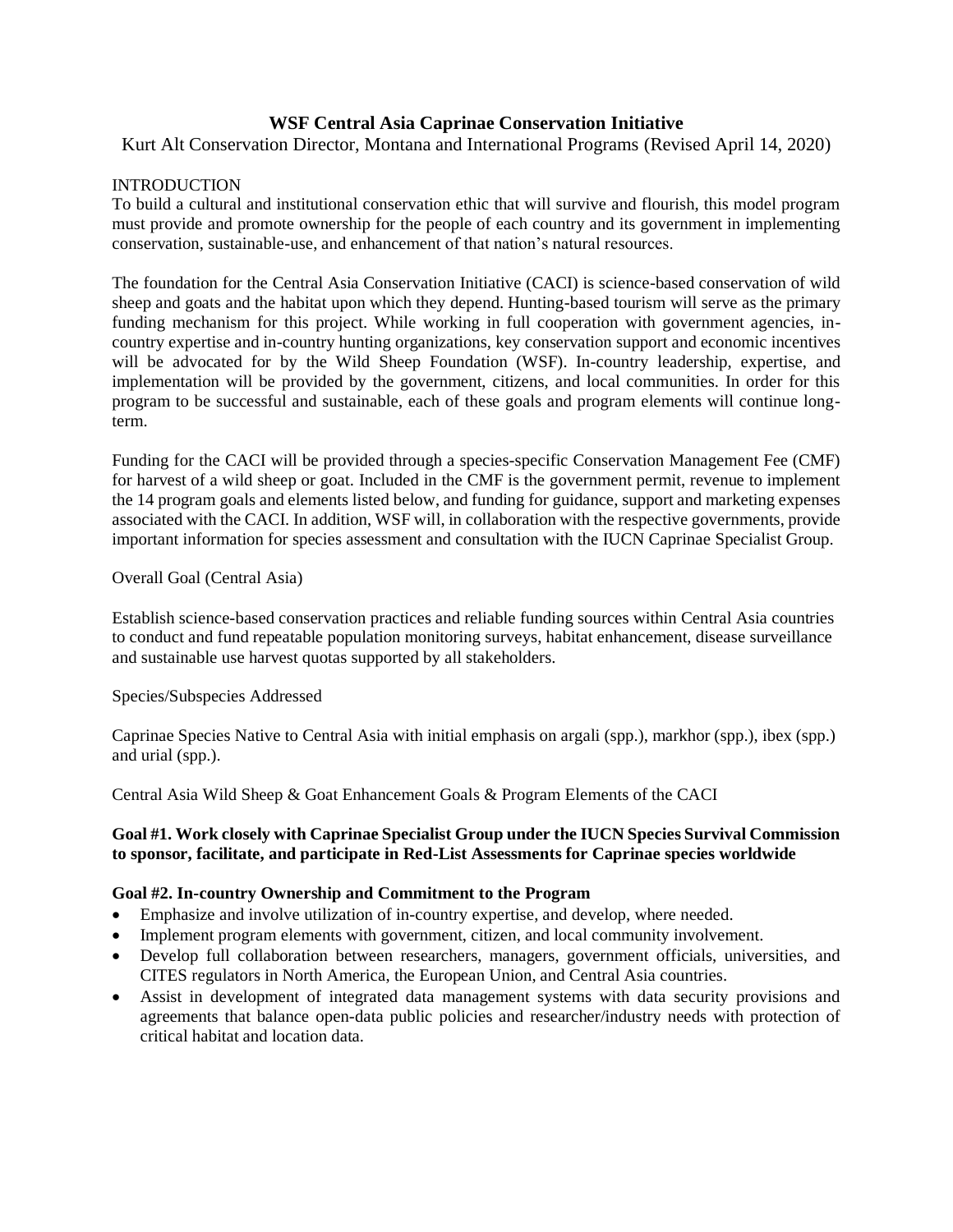## **Goal #3. Support Establishment of a Central Asia Caprinae Expert Group**

- Develop expert review and good communication pathways within and between countries, with USFWS, EU and other CITES authorities, and be a communication link between conservation and Central Asia government ministries and other authorities.
- Members will be citizens of Central Asia countries, and will be non-governmental employees.
- Group expertise will communicate directly with Central Asia governments; group members will have expertise, engage in, and understand the WSF Central Asia Conservation Initiative, and will provide assessments of wildlife populations and assess governmental monitoring systems of individual countries.
- Advice and support to the Central Asia Caprinae Expert Group will be led by WSF, IUCN SULi, and the IUCN Caprinae Specialist Group. In addition, this group of advisers will solicit support from IUCN and CITES authorities for this unified effort.
- Develop and adopt a set of benchmark assessment standards and best management procedures for the various types of management activities to be implemented.

### **Goal #4. Develop Positive Relations with Commercial Hunting Interests Operating in Central Asia**

• Develop outreach strategies with commercial interests involved in hunting Caprinae species in Central Asia to gain their support for implementation of the Central Asia Conservation Initiative.

### **Goal #5. Population Monitoring**

- Develop and Implement annual and science-based repeatable population surveys:
	- o Establish seasonal wild sheep and wild goat population surveys, i.e. reliable and repeatable survey periods.
	- o Establish Demographic Baseline. Classify females, young of year, males (by age class…age class to be determined).
	- o From above data, calculate post-season yearling/female ratios, male/female ratios, adult yearling male to adult male ratios, etc.

#### **Goal #6. Establish Sustainable Legal Harvest Allocations Based on Credible Data**

- From population surveys, develop and implement management practices that protect and conserve critical habitats and provide for development of sustainable harvest strategies.
- Establish harvest management procedures that includes science-informed assignment of population boundaries, defining minimum harvestable population numbers, objectives for healthy herd demographics, composition and recruitment, and maximum sustainable harvest rates (e.g., 3% of the population).
- Implement horn plugging to uniquely identify harvested animals:
	- o Provide plugs, drill bits, and in-country drills.
	- o Provide training via video and hands-on instruction.
	- o Establish central in-country locations for horn plugging of all harvested animals.
	- o Collect material (e.g., horn drill shavings, tissue) for genetic analysis.

### **Goal #7. Identify Seasonal Habitat Use and Movement Patterns**

- Develop seasonal movement and dispersal pattern data and home range maps using existing in-country scientific expertise and local knowledge augmented by GPS radio collar relocation data where feasible.
- Develop a remote sensing satellite collar monitoring program that generates information and produces maps of resource and habitat selection, survivorship, and habitat use patterns. Recommendations on the percentage of marked or collared individuals from a population will depend on management needs and focal questions, but initial projects may utilize a small number (5-10) of GPS satellite collars where feasible with full understanding that it will take time to develop program funding.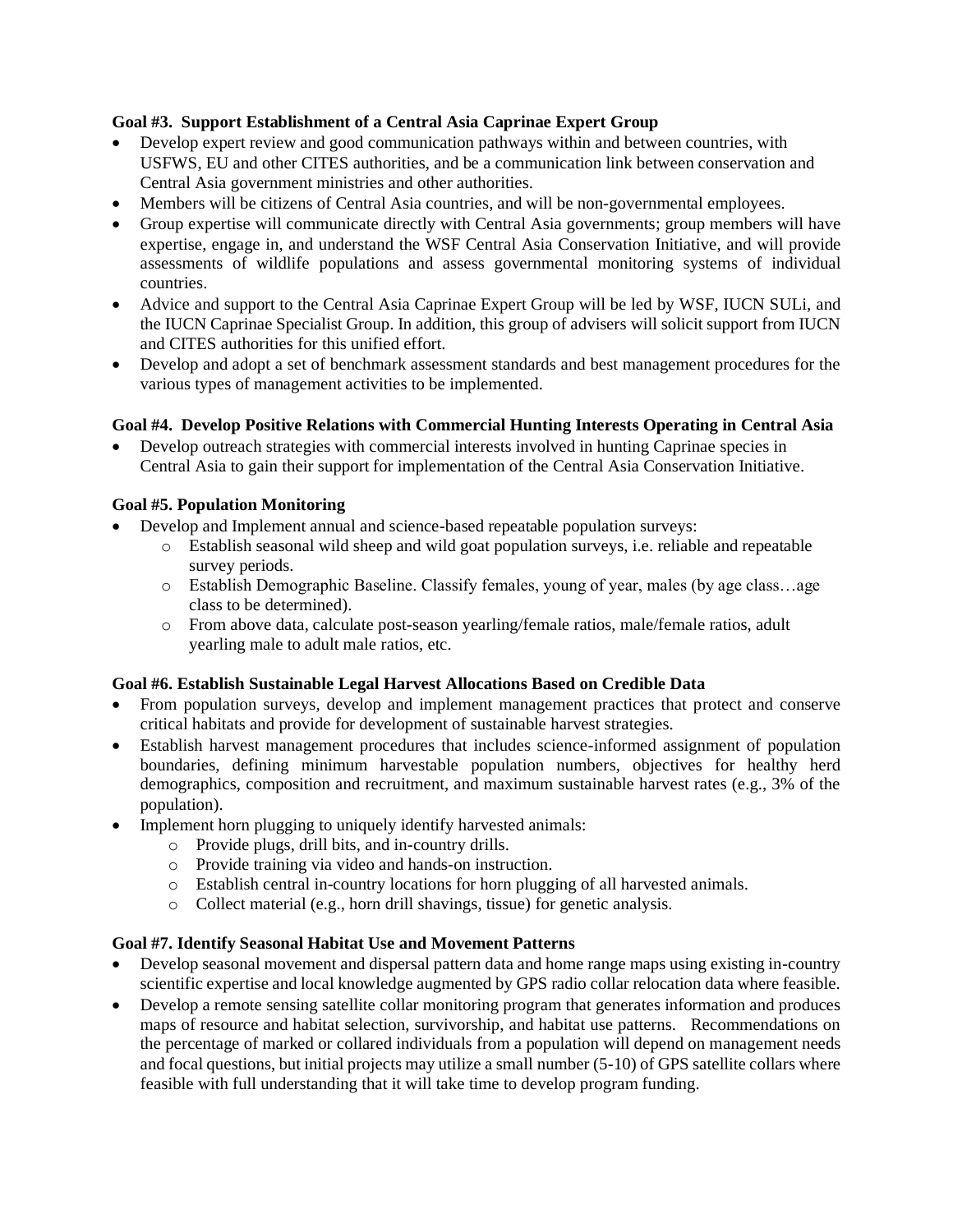• Maximize data collection during any handling efforts by collection of genetic, health and fitness samples; incorporate aspects of the WAFWA WSWG wild sheep health sampling protocols.

### **Goal #8. Develop Habitat Management Strategies Based on In-Country Scientific Findings and Experiences in Other Jurisdictions**

- Develop digital mapping (GIS) of seasonal habitats for wild sheep and goats.
- Implement land use planning options that identify overlap of wild sheep distribution and domestic livestock grazing.
- Implement incentive programs for domestic livestock owners to graze away from crucial winter habitat to minimize. forage competition between livestock and wild sheep.

## **Goal #9. Implement Health Monitoring**

- Convene a necropsy, pathogen and genetic sample collection training session in Central Asia, Kazakhstan.
- Identify wildlife and livestock diseases and parasites that are of concern in Central Asia.
- Establish wild sheep and goat herd/population health/fitness baseline datasets.
- Determine equipment needs, costs and sources.
- Identify labs (preferably in-country) where samples can be processed.
- In-country lab(s): determine needs and costs and develop funding sources.
- Out-of-country: Work with CITES to facilitate transfer of tissues/samples if CITES permit is required.
- Develop sampling protocol and begin sample collections.

### **Goal #10. Advocate for Genetic Monitoring**

- Identify labs (preferably in-country) where samples can be processed.
- In-country lab(s): determine needs and costs and develop funding sources.
- Out-of-country: Work with CITES to facilitate transfer of tissues/samples if CITES permit is required.
- Develop sampling protocol.
- Collect samples as specified: horn-plugging material, from dead animals found in the field, from live animals captured in capture operations, etc.

### **Goal #11. Establish a Country-Specific and Species-Specific Conservation Management Fee for Hunting-Based Tourism (via Conservation Permits, to help fund conservation work)**

- The Conservation Management Fee (CMF) is specific to a species.
- Each CMF would allow for the harvest of 1 individual of a species*.*
- 70% of the CMF will be directed to on-the-ground conservation and restoration work.
- As this CACI evolves and as CITES status improves, the percentage of CMF fees allocated between various program elements will be refined.

#### **Goal #12. Support an increase in technical and management capacity for key officials in targeted conservation areas by developing short-duration manager-to-manager and wildlife disease health professional exchanges between North America and Central Asia experts**

- Key Central Asia managers/officials will spend time in the field in North America with a variety wildlife expertise, primarily at the State and Provincial levels.
- Exchanges will occur during short intervals (i.e., 2 weeks per year), spread out over multiple years.
- Partners in developing exchange include key Central Asia Governments, US Government, IUCN, TWS, SCIF, WCS, Panthera, outfitting community, etc.
- Duration, 5 years, with multiple NA and key Central Asia participants.